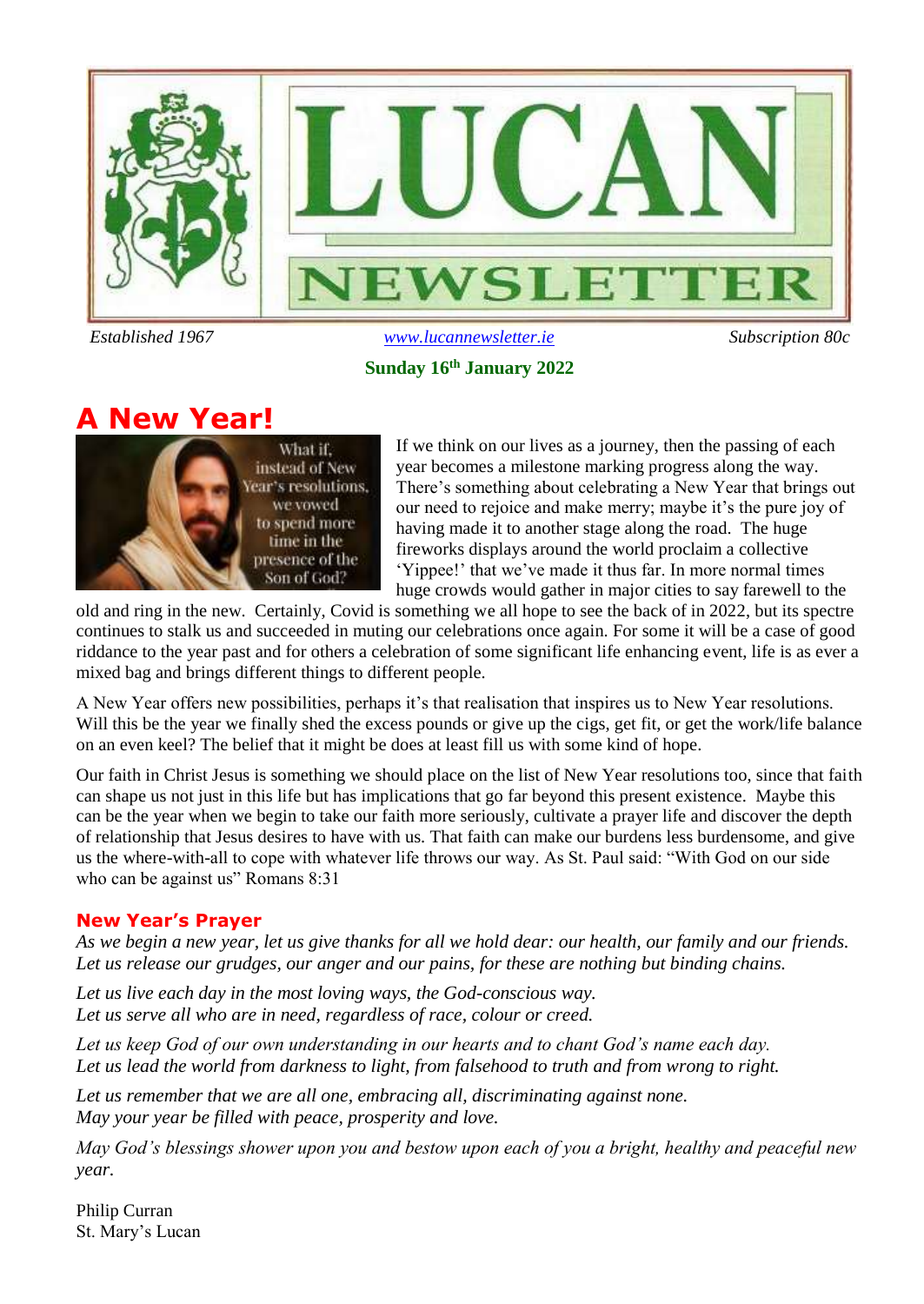### **Lucan Citizens Information Centre From 1 January 2022, our telephone number is 0818 07 5090**.

[www.citizensinformation.ie](http://www.citizensinformation.ie/)

**COVID-19** has changed the service we offer to the public. Our drop-in service is not currently available, but we are taking phone

![](_page_1_Picture_3.jpeg)

calls, answering emails, and providing a call back service.

**Call us on 0818 07 5090**, leave a message with your name and number and an Information Officer will return your call within 2 working days, or you can email your query to us at [dscis@citinfo.ie](mailto:dscis@citinfo.ie) and someone will reply.

**Citizens Information Phone Service (CIPS)** 0818 07 4000 operates on Monday to Friday 9 am to 8 pm.

**MABS** – the Money Advice and Budgeting Service is the State's money advice service, guiding people through dealing with problem debt for over 20 years.

MABS Clondalkin phone 0818 07 2270

### **Abhaile - Free Mortgage Arrears Support**

It can be hard to know where to start if you're struggling to meet your mortgage repayments. MABS can give you practical information and advice to help you take control of the situation. Take the first steps to get back on track if you have problems paying your mortgage. If you fall into arrears, the worst thing you can do is nothing. Taking action could be critical to keeping your home.

If you are already in serious mortgage arrears, you can get support from MABS under Abhaile. Depending on your situation, you can get financial advice, legal advice or insolvency advice. A dedicated adviser will work with you and your lender to find the best solution for your situation. Find out more about Abhaile and check if you qualify.

Phone 0818 07 2000 - more information on [www.mabs.ie](http://www.mabs.ie/)

### **Bodywhys**

Founded in 1995, Bodywhys is the national voluntary organisation supporting people affected by eating disorders. Bodywhys helpline is 01 2107906 [www.bodywhys.ie](http://www.bodywhys.ie/)

### **New rules and increased fines for parking on footpaths:**

The Minister for Transport, Eamon Ryan, has signed regulations doubling from  $\epsilon$ 40 to  $\epsilon$ 80 the fixed charge penalty for motorists caught parking on footpaths, cycle tracks and bus lanes. The new  $€80$  penalties will come into operation on 1 February 2022.

Parking on footpaths puts vulnerable pedestrians, such as wheelchair users and those pushing buggies, at significant risk by forcing them off the footpath and into traffic.

![](_page_1_Picture_18.jpeg)

Parking in bus and cycle lanes endangers cyclists and undermines State investment in sustainable public transport infrastructure. These increases should help improve the safety of all vulnerable road and footpath users, by creating a more effective deterrent to these specific forms of illegal parking.

[www.gov.ie/en/press-release/39169-ministers](http://www.gov.ie/en/press-release/39169-ministers-ryan-and-naughton-announce-increased-penalties-for-motorists-who-park-on-footpaths-cycle-tracks-and-bus-lanes/)[ryan-and-naughton-announce-increased-penalties](http://www.gov.ie/en/press-release/39169-ministers-ryan-and-naughton-announce-increased-penalties-for-motorists-who-park-on-footpaths-cycle-tracks-and-bus-lanes/)[for-motorists-who-park-on-footpaths-cycle](http://www.gov.ie/en/press-release/39169-ministers-ryan-and-naughton-announce-increased-penalties-for-motorists-who-park-on-footpaths-cycle-tracks-and-bus-lanes/)[tracks-and-bus-lanes/](http://www.gov.ie/en/press-release/39169-ministers-ryan-and-naughton-announce-increased-penalties-for-motorists-who-park-on-footpaths-cycle-tracks-and-bus-lanes/)

### **Cervical Check**

Cervical Check is a national screening programme to prevent cervical cancer. The programme provides free cervical screening tests to women and people with a cervix between the ages of 25 and 65. A HPV cervical screening test is a simple procedure that only takes minutes. It is the most effective way to detect HPV (Human Papilloma Virus) and changes in the cells of the cervix.

If you have any questions or concerns about the screening programme, contact Cervical Check on Freephone 1800 45 45 55.

If you have any concerns about cervical cancer, have a family history of cervical cancer or have symptoms of cervical cancer, you should contact your family doctor (GP). If you do not have a GP, you can find a GP in your area.

Cervical Check: The National Cervical Screening Programme (citizensinformation.ie)

Sometimes miracles are just people with kind hearts!

![](_page_1_Picture_27.jpeg)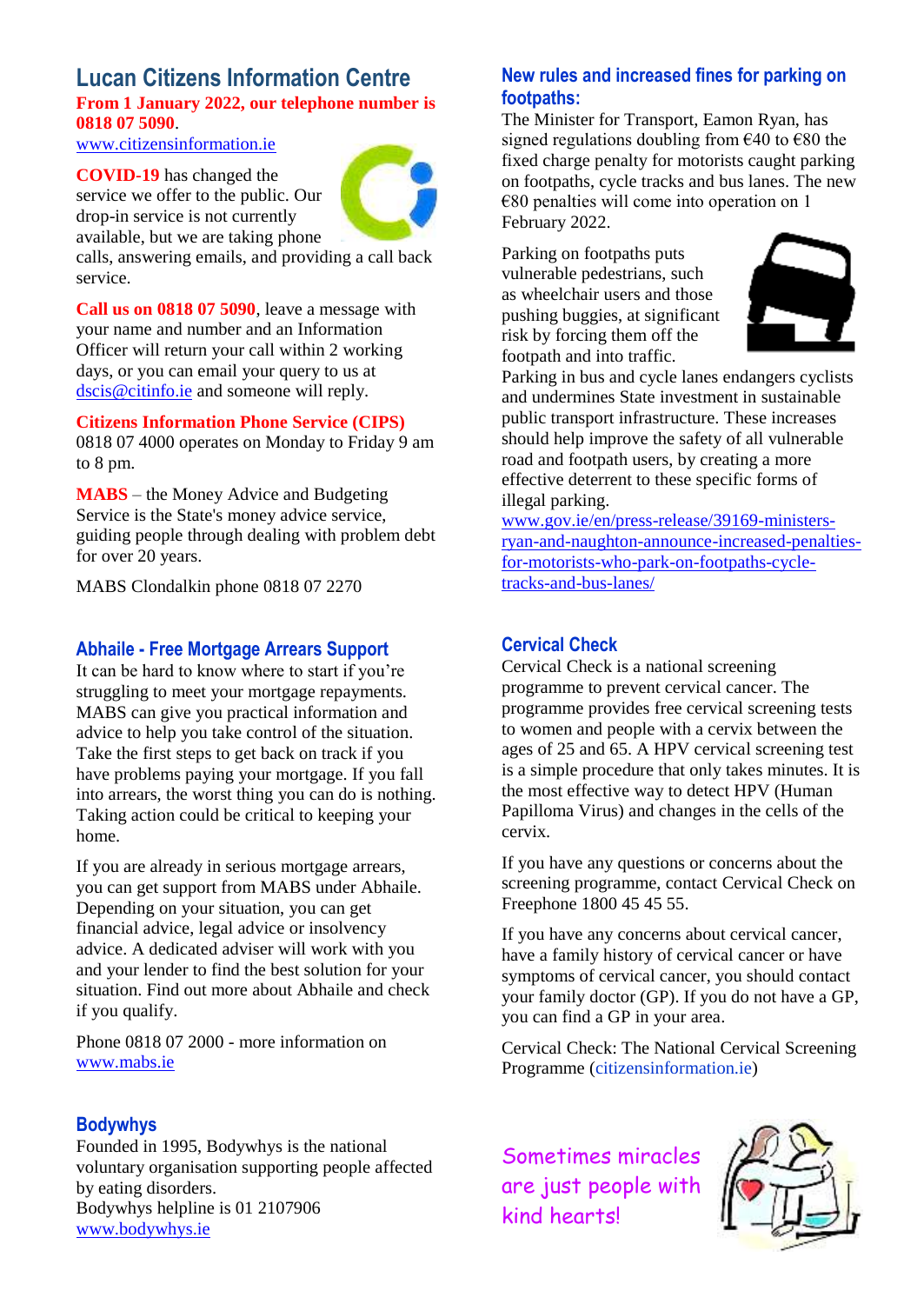### **Did you get a New Camera from Santa?**

![](_page_2_Picture_1.jpeg)

Why not learn how to get the best out of it and discover your creative

side. Celbridge Camera Club offers a one month free membership trial, so you can check us out and see if it's something you'd enjoy. Due to current restrictions, our meetings are all online and delivered via Zoom on Monday nights at 8pm.

Club meetings offer international and national guest speakers, internal competitions and inspiration/advice from our own members. All levels of competency are catered for, from absolute beginners to advanced workers.

The club runs a beginners course (for a nominal charge of  $\epsilon$ 30 which is deducted from the annual membership fee should you choose to become a member). Details and dates will be released soon. If you'd like to avail of this offer, please email your name, and mobile number to [PROCelbridgeCameraClub@gmail.com](mailto:PROCelbridgeCameraClub@gmail.com) to receive the necessary access to the meetings. Why not give it a try, what have you got to lose?

### **Lucan Women's Network**

Up and Coming Free Programmes and Events for Lucan Women This Spring from Lucan Women's Network.

![](_page_2_Picture_8.jpeg)

STEPS 14 weeks programme one morning a week and it's a free. It's a unique and practical programme which supports women to increase their confidence, build relationships and foster a sense of personal power to shape their lives for future employment or education. Find out more about the STEPS programme contact Joanne 083 860 7947 or email [developworkerc.l@gmail.com](mailto:developworkerc.l@gmail.com)

- Restorative Yoga with Donna Forde
- 'Crafty Byrds' craft group they meet weekly.
- Monthly book club
- International Women's Day annual Celebrations
- Wellbeing workshops more information coming soon
- Post Covid Recovery creative Workshops, with Christine Carey

For more information or even a chat please contact Joanne on 083 860 7947 or [developwprkerc.l@gmail.com](mailto:developwprkerc.l@gmail.com)

![](_page_2_Picture_17.jpeg)

The Board, staff & volunteers of Liffey Sound would like to offer our sincere sympathy to family and

friends of the late Brian Beardsley. Brian was involved with Liffey Sound Community Radio from the early stages. As a volunteer presenter, Brian passionately presented & produced 2 hours of jazz music on Saturday nights. *May he rest in peace.* 

[www.liffeysoundfm.ie](http://www.liffeysoundfm.ie/) or catch up on Facebook

**Liffey Sound 96.4FM- Lucan's Community Radio Station!** 

# **St Mary's Photography Soirée**

![](_page_2_Picture_23.jpeg)

9 th (Virtual) Exhibition of Photographs

Come and have a look on www.lucanparish.com

View on line from the weekend of 29**\* January** 2022

### **Lucan Goal Mile**

Well done and thanks to everyone who came along and participated in any way to this year's Goal Mile. It was by far the most attended 'running' of the mile since our first event in 2002! Great to see all the new participants along with those supporting the cause since its beginnings.

On the day donations were 3261 euro, with a total including online donations of 4972 euro.

Special thanks to those who assisted on the morning, in any way, 9am – 12.30 is a special time on Christmas morning, thank you all. Great support from the host club, Lucan Harriers, and all the local sport clubs.

Thanks again and a Happy New Year!

*Gerry Martin 087-2132244*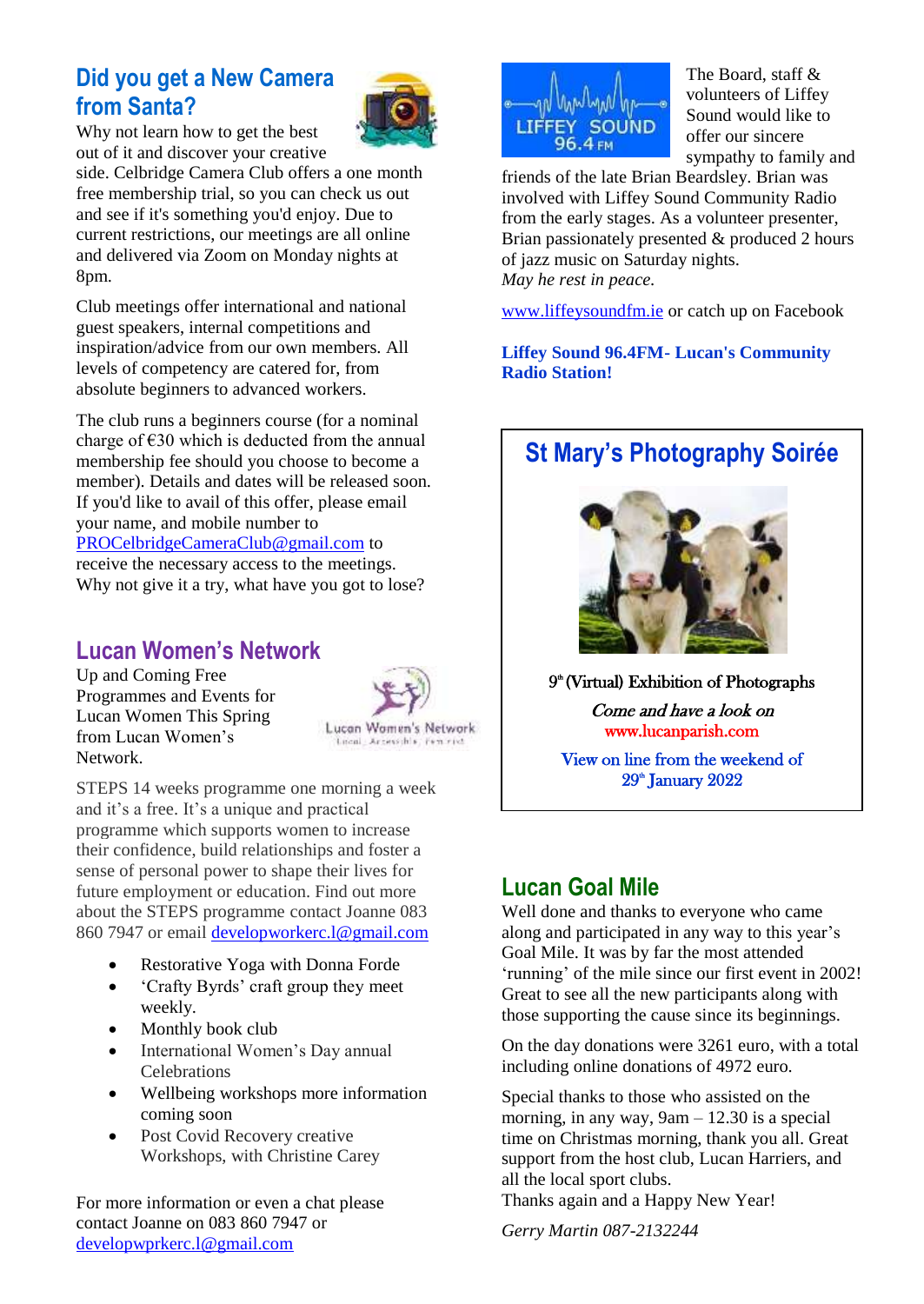# **Parish Notes**

### **St Mary's, Lucan**

[www.lucanparish.com](http://www.lucanparish.com/)

**Sunday Mass Times**  Saturday Vigil: 6.30pm Sunday: 9am, 10.30am, 12 noon and 7pm.

**Weekday Masses:** Monday to Saturday 10am

### **Important:**

We must continue to **wear face coverings in the church and use the hand sanitizer on the way in.**

For all Masses, please **enter the Church via the Main Door** and **exit via the other 2 doors**.

**Masses will continue to be live-streamed on [www.lucanparish.com](http://www.lucanparish.com/)**

### **Visits to the housebound:**

If you are housebound you can call Deirdre at the parish office (01 621 7041) we will be happy to call on a monthly basis.

### **Confessions – Nuns' Chapel:**

After Saturday Morning 10am Mass and Saturday Evening 6.30pm Mass.

### **Praying with Scripture:**

Praying with scripture via zoom. If interested please contact Cheryl Murphy at 086 8343754 to register.

### **Private Prayer:**

The Church is open daily for private prayer on weekdays from 10.30am to 6pm (funerals permitting) and on Sundays after the 12pm Mass to 6pm.

### **Baptisms:**

Dates are bookable on line up to the end of February 2022. If you need to cancel a booking contact: [secretary@lucanparish.com](mailto:secretary@lucanparish.com?subject=Cancellation%20of%20Baptism%20Booking&body=Dear%20Secretary%2C%0AI%20wish%20to%20cancel%20the%20booking%20made%20for%20baby%3A%0Aon%20date%3A%0AThank%20You)

**Please note that the obligation to attend Sunday Mass remains suspended by Pope Francis** 

## **Divine Mercy, Lucan South**

[www.lucansouthparish.net](http://www.lucansouthparish.net/)

### **Sunday Mass Times:**

Saturday Vigil 6:30pm, Sunday 10:15am and 12:15pm

**Weekday Masses:** Mon.-Fri.9:15am. Sat.10am

### **Important:**

We need to be diligent in continuing with the **wearing of face coverings and hand sanitising upon entering the church. All Masses will be livestreamed on [www.lucansouthparish.net](http://www.lucansouthparish.net/)**

![](_page_3_Picture_27.jpeg)

### Divine Bloom return 15<sup>th</sup> January

Our grounds volunteer group "Divine Bloom" are starting back after a short break over Christmas and will return this

coming Saturday 15<sup>th</sup> January and everyone young and old are most welcome to join in with this warm and fun group.

A lovely mild day over here in the church grounds. See you all after 10am morning Mass on Saturday morning. Great to see the daffodils appearing from their sleep.

Anyone that has pickers bring them. We have the refuse bags. Going to concentrate on cleaning up the Church grounds/courtyard also.

### **Daily Readings on website:**

Under our Welcome menu you will find links for the Daily Mass Reading which updates every day as well as Sunday Mass Reading for the following Sunday's Mass. It is a great way to be able to read along during Mass if you so wish or take time to reflect on the passages during the week and see what message they have for you. One quick note is that if it is a Sunday and you want to see the Gospel for today then click on the Daily Mass Reading link as the Sunday listing will be for the following week.

# **Lucan Presbyterian Church**

### **Sunday Morning Worship:** 11am.

You will need a face covering (unless exempt) and your own Bible.

**Services will be streamed online and available on Youtube**

![](_page_3_Picture_39.jpeg)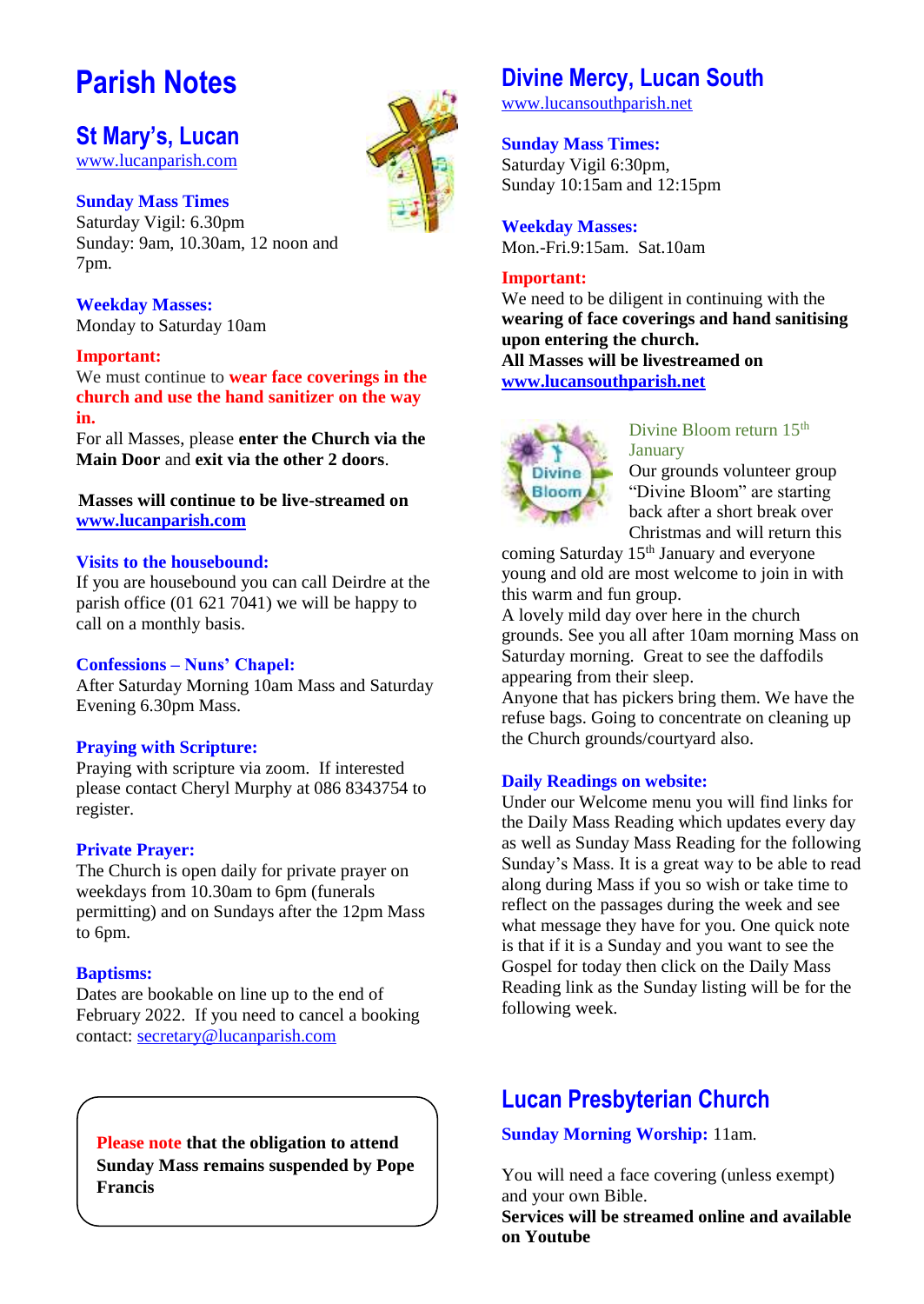# **St. Patrick's Esker/ Dodsboro/Adamstown**

[www.stpatrickslucan.ie](http://www.stpatrickslucan.ie/)

![](_page_4_Picture_2.jpeg)

**Sunday Masses:** Vigil Saturday 7pm, Sunday: 9am, 10.30am and 12 noon.

**The 10.30am Family Mass** is aimed at younger parishioners and their families; it is an accessible liturgy for children and enables them to participate more fully in the Sunday Mass.

#### **Weekday Masses:** Monday to Friday at 10am.

**All Masses continue to be livestreamed at stpatrickslucan.ie**

### **Important:**

We must continue to **wear face coverings in the church and use the hand sanitizer.** 

### **View the following on www.stpatrickslucan.ie**

Mass Readings for the week Morning Prayer – Lauds Evening Prayer – Vespers Take five at 10 - Reflections–Weekdays: 10am Taizé – Watch and Pray

# **St. Andrew's Church of Ireland**

### **St Andrew's, Lucan: Sunday** 10am. **Wednesday:**10am **St Mary's, Leixlip:**  Sunday:11.30am. Tuesday: 10am

**Services** are available on our parish Facebook pages: [St. Andrew's Church, Lucan](https://www.facebook.com/standrewslucan/) or [St Mary's](https://www.facebook.com/stmarysleixlip/)  [Church, Leixlip](https://www.facebook.com/stmarysleixlip/)

![](_page_4_Picture_14.jpeg)

**CORONAVIRUS HELPLINE FOR OLDER PEOPLE** 

# 0818 222 024

**ALONE** manage a national support line and additional supports for older people who have concerns or are facing difficulties relating to COVID-19 (Coronavirus). Professional staff are available to answer queries and give advice and reassurance where necessary. The support line is open seven days a week, 8am - 8pm, by calling 0818 222 024.

# **Pilgrimages**

### **Medjugorje 2022**

11 Nights - 7<sup>th</sup> May, Dublin to Split 18<sup>th</sup> May, Split to Dublin. €795.00

![](_page_4_Picture_21.jpeg)

8 Nights - 10<sup>th</sup> May, Dublin to Split  $18<sup>th</sup>$  May, Split to Dublin.  $€745.00$ 

6 Nights - 19th October, Dublin to Mostar  $25<sup>th</sup>$  October, Split to Dublin.  $\epsilon$  685.00

8 Nights - 19th Oct Dublin to Mostar  $27<sup>th</sup>$  October, Split to Dublin.  $€745.00$ 

### **Fatima**

5 Nights – 7 th September, Dublin to Lisbon 12<sup>th</sup> September, Lisbon to Dublin

*Book early to avoid disappointment. Pat 087 223 8911*

### **Medjugorje Irish Centre Pilgrimages**

![](_page_4_Picture_29.jpeg)

**April - Oct 2022:** 7 Nights B&B and return Airport transfer from Dubrovnik or Split from €315 per person sharing. Guaranteed Airport

transfer price for any flight. Contact us for details and book the dates that suit you. Tel. 01 4434510 or

[reservations@med-irishcentre.com](mailto:reservations@med-irishcentre.com)

![](_page_4_Picture_33.jpeg)

# **Lost**

**Nintendo Switch** console with red and blue controllers attached containing Super Mario 3D All Stars Game.

![](_page_4_Picture_36.jpeg)

Lost in Hillcrest area January 5<sup>th</sup>. Reward offered for return. 087 2400396.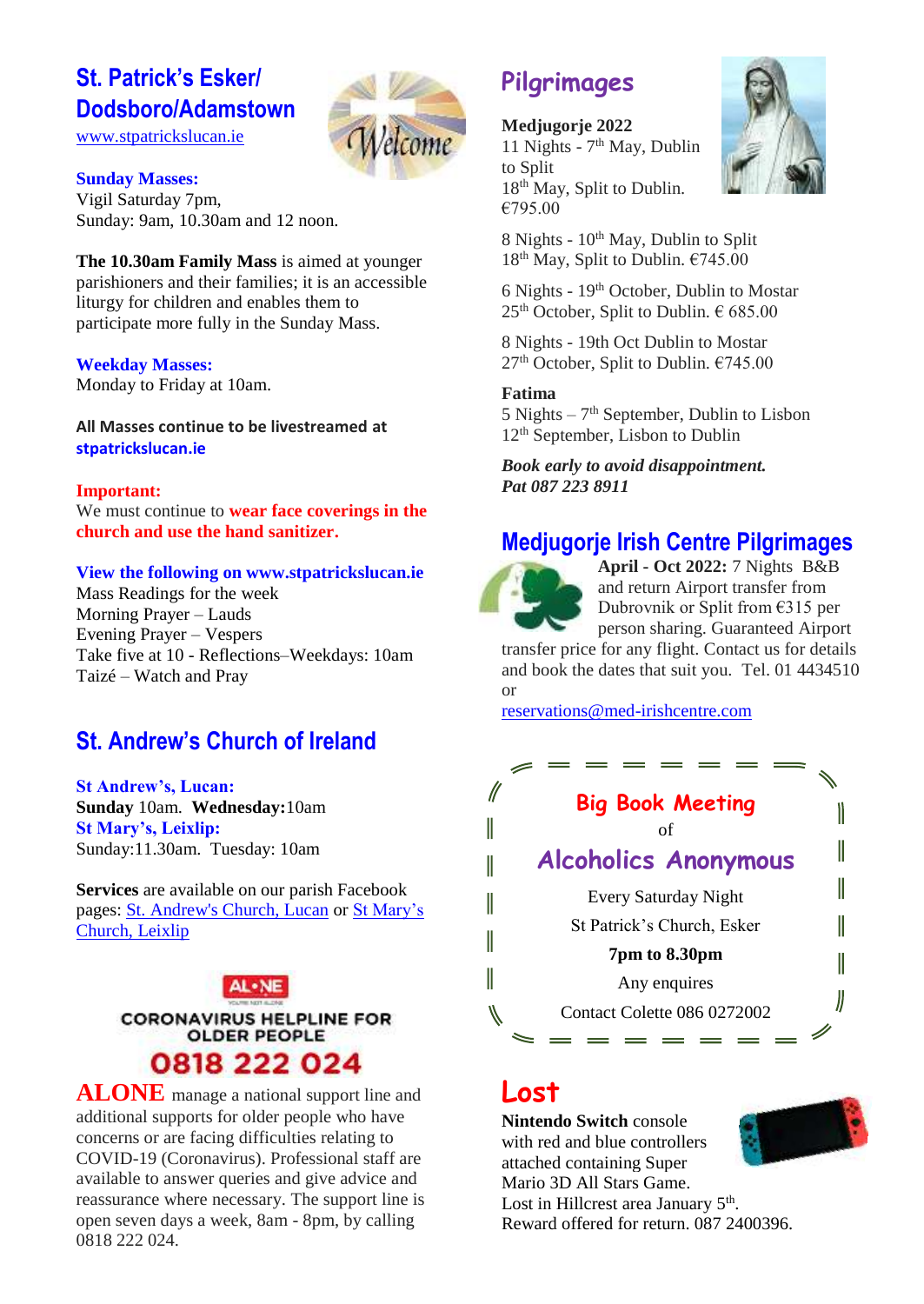# *Acknowledgement*

### **BYRNE (DEIRDRE) 30th August 2021** Beech Park.

![](_page_5_Picture_2.jpeg)

Oliver, Greg, Cliona, David and their families wish to express our sincere and deepest gratitude to all who sympathised with us following our very sad loss.

To those who sent Mass cards, sympathy cards, online condolences and visited us in person, the support given to our family was of enormous comfort.

We would particularly like to acknowledge and thank the wonderful staff at Peamount Healthcare for the exceptional care given to Deirdre in recent years and Fr. Tom Kennedy and the Funeral Team for their assistance at that difficult time.

Deirdre will be sadly missed every day and will remain in our hearts forever.

# *Anniversaries*

### **BIRNIE nee McGRATH (NANCY) 11th Anniversary – 16th January**

Though we can no longer see them They are always in our thoughts And God lets us see them Each and every day When the sun rises each morning It reminds us of their smile When the wind blows in our hair It reminds us of their touch When the rain sprinkles on our faces It reminds us of their laughter And when the rainbow lights up the sky It reminds us of their love. *With love from Billy, Diane, Mark, family members and friends*

### **BUTLER (MARIE & JOHN)**

Late Kew Park. Also remembering **Bill** and **Sheila** and **Peggy Graham.**

![](_page_5_Picture_12.jpeg)

# *Anniversaries*

### **BYRNE (NANCY) 8 th Anniversary**

Late Sarsfield Park. No special day is needed For us to think of you, Mammy For you were someone special Loving, kind and true We miss you every day. *Sadly missed, Triona, Barney, Conor, Liam, Aine and John*

### **McNALLY (JACK)**

### **30th Anniversary – 17th Anniversary**

Da three big changes Since we said goodbye The 25 bus is now the C1 A gallon of petrol was 75.80P Now €1.75.09 a litre A pint of Guinness was 2.54 Punts Now  $64.80$ If you can find a pub open Da three big things that will never change Our love for you How much we still miss you And our fantastic memories of you. Also remembering **Mam**. *Loved and missed from all your family*

### **O'BRIEN (VINCENT)**

### **2 nd Anniversary**

In loving memory of our dear Father So dear to us. Vincent, God called your name so softly That only you could hear And no-one heard the footsteps Of angels drawing near The golden gates stood open God saw you needed rest His garden must be beautiful He only takes the best. *From all the family, we miss you xxx*

# **Accord Marriage Care**

### **Relationship and Marriage Counselling**

**"If you can't talk to one another talk to us"**

 **Accord Marriage Care, Lucan, Phone 6010844**

![](_page_5_Picture_26.jpeg)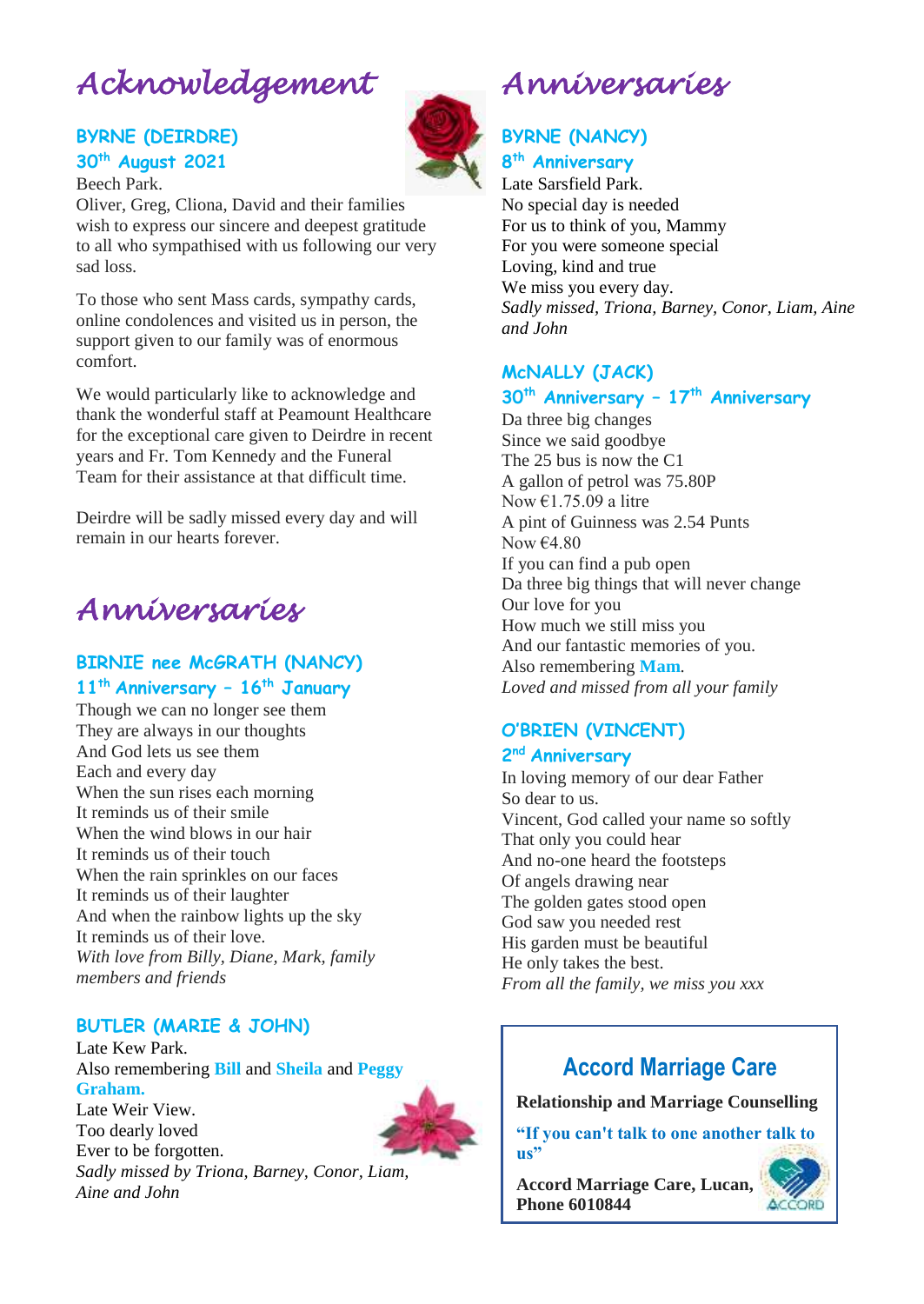# **Féile Bríde 2022**

### **Monday 31st January 7.15pm – 9.00 pm. Pilgrimage on St. Brigid Eve.**

![](_page_6_Picture_2.jpeg)

St. Brigid's Well Braillistown Little, Kildare Town. Candlelight Pilgrimage at the dawn of springtime.

### **Tuesday 1st February. St. Brigid's Day.**

11.00 am – 12.00 am. Guided Meditative Walk in Solas Bhride Centre, Tully Road, Kildare Town. Brigid of Kildare has left an inspiring legacy. The Meditative walk in the Centre grounds will focus on her legacy as a spiritual leader, peacemaker. Cost €5.

### $2.30$  pm  $-4.00$ pm

Lá Fheile Bride: Revisiting the Customs and Traditions associated with St. Brigid. Solas Bhride Centre, Tully Road, Kildare Town. Join Margaret Walsh and Brenda Kindregan (Cairde Bhride) as they revisit the Customs and Traditions associated with St. Brigid. Cost  $\epsilon$ 10.

### 7.30pm – 9.00 pm

Customs and Traditions associated with St. Brigid (online). Join Margaret Walsh and Brenda Kindregan ONLINE as they revisit the Customs and Traditions associated with St. Brigid. Cost  $€10$ .

### Wednesday 2<sup>nd</sup> February.

10.30 am – 12.30 pm. Sacred Dance at Solas Bhride. Solas Bhride Centre Tully Road, Kildare Town. Join us as we celebrate our journey with Brigid through dance and story. Cost €15.

![](_page_6_Picture_12.jpeg)

7.30 pm – 9.00 pm.

Rewilding: A Pathway to Soulfulness – Coming Home to Oneself.

Solas Bhride Centre Tully Road, Kildare Town. Brenda invites us to join with her and explore together through music, poetry, legend and story, pathways of the inner journey towards soulfulness. Cost €10.

**Thursday 3rd February.** 2.30 pm – 4.30pm. Walk and Explore the Secrets of the Curragh. Solas Bhride Centre Tully Road. Mary O'Connor will lead you on a walk on the Little Curragh where you will be introduced to its unique species-diverse and interesting flora and fauna. Cost €10.

7.30 pm – 8.30pm. Annual Celtic Lecture: Brigid Woman of Wisdom – Woman of Peace. ONLINE. Join us online for this year's Celtic Lecture featuring Deirdre Ní Chirnside.

**Friday 4th February**. 10.30 am – 11.00 am ONLINE. Join us for morning meditation from Solas Bhride as we look towards the light and renewed hope this Springtime. Free.

7.30pm. Reclamation of Language and Biodiversity. Kildare Town Library Claregate St. Solas Bhride together with Kildare Town Library invite you to join Ronán and Rossa Ó Snodaigh (Kila) in conversation with Deirdre Lane (ShamrockSpring).

**Sunday 6th February.** 10.30 am Mass at St. Brigid's Well St. Brigid's Well Braillistown Little, Kildare Town. **Please Note:** Event will proceed in accordance with Government Guidelines regarding Covid-19.

Updates will be published regularly on our website.

#### Contact:

Phone: 045 522890. Email: [info@solasbhride.ie](mailto:info@solasbhride.ie)

### **Emer Higgins TD – Fine Gael**

78 The Orchard, Lucan. Ph: 087 921 7741 [emer.higgins@oireachtas.ie](mailto:emer.higgins@oireachtas.ie) **C-Spine Meeting with National Transport Authority**

Thanks to everyone who provided me with feedback on the new bus routes in and around Lucan.

On Monday I will attend a meeting with the Director of Public Transport Services at the NTA to discuss all matters raised.

### **Minister Simon Harris visits St Joseph's**

Just before Christmas I accompanied Minister for Further and Higher Education, Research, Innovation and Science, Simon Harris on a visit to St Joseph's College. It was great to hear the students' ambitions for third level, apprenticeships, PLCs and their thoughts on senior cycle reform. I am delighted that progress is being made on the well-deserved extension to the school.

### **Young Scientists**

Congratulations and best of luck to the seven local schools who have projects in this year's virtual BT Young Scientist & Technology Exhibition.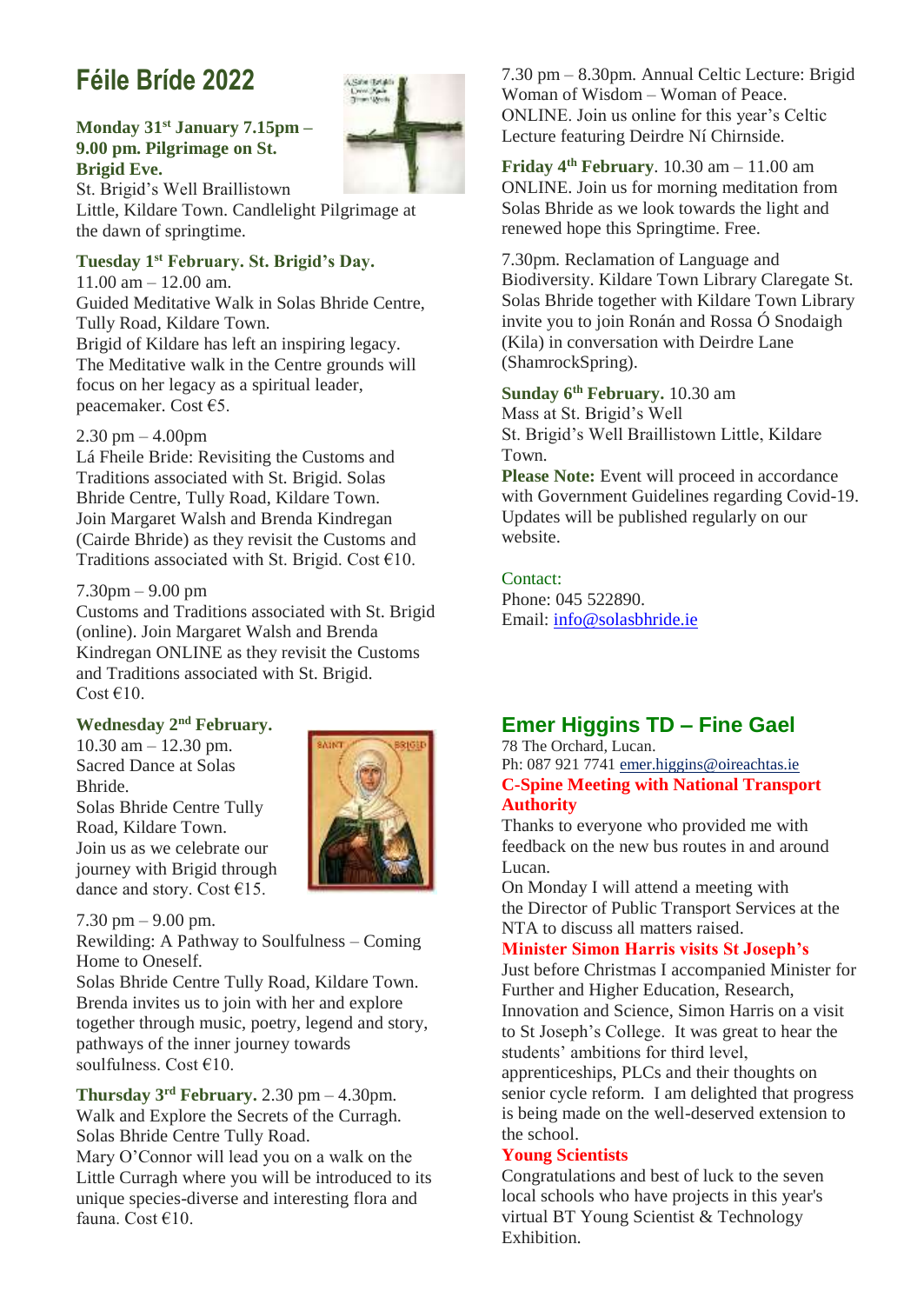![](_page_7_Picture_0.jpeg)

**Snow!** Well, we got a touch of the white stuff on Friday last. Let's hope that's all we'll see of it!

### **Birdie still hasn't got to grips with the new bus stops** – not that I'm going far these

days. Seems very strange to see a bus stop right across a gateway on the Lock (Adamstown) Road – just at Griffeen Lodge. It was also surprising to see people wait at the bus stop at AIB, and still be at the same spot three-quarters of an hour later. I still wonder if the bus ever came!!!

### **A conventicle of magpies – well maybe just 7!**

![](_page_7_Picture_5.jpeg)

There are lots of Magpies around Lucan these days, though it is rare to see so many on the one tree – 6 of them on high, and one fellow hiding at the bottom of the picture!

### **The Magpie Rhyme**

One for sorrow, Two for joy, Three for a girl, Four for a boy, Five for silver, Six for gold, **Seven for a secret never to be told.** Eight for a wish, Nine for a kiss, Ten a surprise you should be careful not to miss, Eleven for health, Twelve for wealth, Thirteen beware it's the devil himself.

### **Great to see such interest in photography**

these days, with no less than 3 clubs now reporting in Lucan Newsletter - Great stuff!

## **Palmerstown Camera Club**

Palmerstown Camera Club holds a weekly meeting online at present, every Wed from 8 pm to 10 pm. People interested in joining the club or even attending one or two meetings free of charge to see how their

![](_page_7_Picture_13.jpeg)

photography could benefit from being a member can do so by contacting [secpcc@gmail.com](mailto:secpcc@gmail.com)

![](_page_7_Picture_15.jpeg)

A few weeks ago we had a "People's" themed monthly competition and one of the winning entries was this image titled "Jogging at sunset" by Elaine Butler one of our advanced photographers in the club.

As a guest speaker last week we had Mark from Shutter Ireland Photography, he was excellent at showing us his wildlife photography. And plenty of tips and tricks to achieve that stunning wildlife image.

\_\_\_\_\_\_\_\_\_\_\_\_\_\_\_\_\_\_\_\_\_\_\_\_\_\_\_

![](_page_7_Picture_18.jpeg)

**Good Luck to all those taking part in this year's Young Scientist Competition!** We spotted some budding scientists from St. Joseph's College, on RTE's news.

It strikes me that there is more interest now than ever in jobs in this field – the same Covid scourge has brought such awareness to us!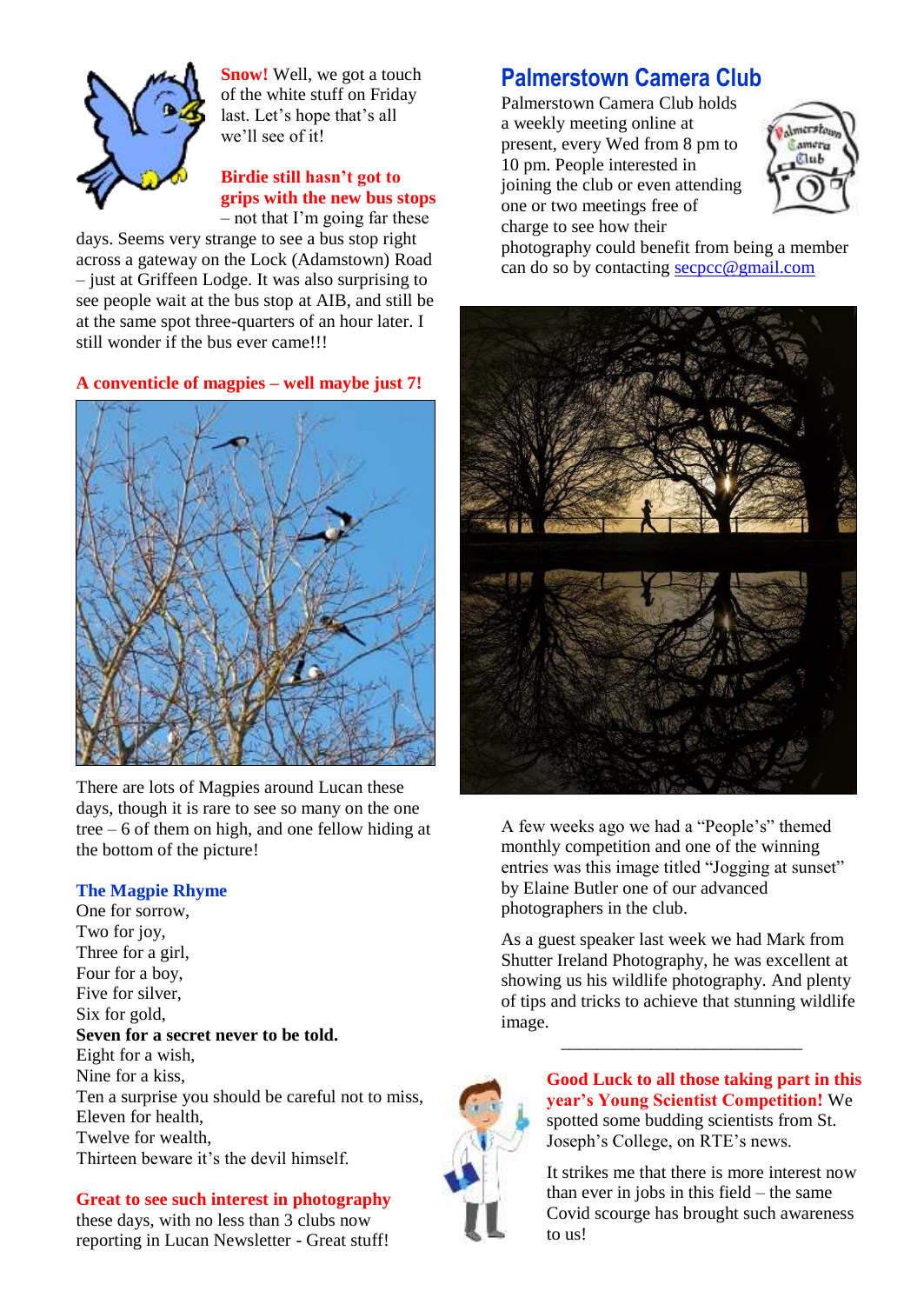![](_page_8_Picture_0.jpeg)

### **St. Joseph's College**

Happy New Year to all of our students and your families. The Omicron Variant of Covid 19 has added challenges for many families in our school community, but despite this, we hope you all had a peaceful Christmas. We would like to say a big Thank you to all the student body for their ongoing cooperation in adhering to all public health guidelines in our school including wearing face coverings, cleaning hands regularly and maintaining physical distancing from others. We will endeavour to do all we can to continue with teaching and learning, while also ensuring the safety and health of our students and staff. To help with the re-opening of our school we have published guidance on our website and through our app to help deal with this challenging time. The wellbeing of our students and staff is paramount. We would like to thank you all for your continued support.

![](_page_8_Picture_3.jpeg)

**BT Young Scientist:** Well done to our four BT Young Scientists, who presented their projects at the 2022 virtual Exhibition. The competition ran on Wednesday and Thursday this week with each group / participant going through three rounds of virtual interviews. It was a great experience for the four students and they thoroughly enjoyed the event. Juan Azad and Sharon Jayaseelans project was a Study on the Effects of Phototropism on Root Growth. Caoimhe Daffy's project was an Investigation into the Sustainability of Vitamin C

Products. Agnes Martins project Investigated into the Effective use of single use Face Masks as Concrete Blocks. Well done to all the participants and to Ms. Fitzgerald for her guidance and all the Science Department.

Special Mention to Agnes Martin and Juan Azad who were filmed by RTE News talking about their projects and featured on the 1 O'Clock news on Wednesday.

**5th Year Parent Teacher Meeting:** We look forward to the 5th Year parent teacher meeting which will take place on Thursday the 13th of January online via zoom.

**Senior Camogie:** Congratulations to our Senior Camogie team who had a great win in their semifinal championship match against St. Marys Naas. In windy conditions the girls gave a dominant display in particular when battling against the wind to win comfortably in the end. They now advance to the Dublin A Senior Camogie Final. Well done to everyone involved and also to the coaches Mr. Kirwan and Mr. Quinn. We wish them the best of luck in the final. The final is scheduled for this Friday the 14th of January were they will face Mount Sackville in Abbottstown.

**Joeys Tidy Towns:** We are delighted to have our

2022 Calendars on sale! All proceeds will go to St. Vincent De Paul & are on sale from the school and Centra, Lucan for €10.00! Our Tidy Towns students have created these calendars from their photos while out on duty! Please support if possible. Contact the school to order a calendar on stjosephslucan@gmail.com or 01- 6281160. Choice of two calendars available! Images of our two calendars can be found on our website under the news section.

**School Website:** [https://stjosephslucan.com](https://stjosephslucan.com/) **Follow us on Twitter:** @STJosephs3

**Enrolment 2022 St. Thomas' J.N.S.** Esker, Lucan, Co. Dublin **Junior Infants (2022)**

![](_page_8_Picture_13.jpeg)

*Closing date for applications is January 28th 2022.*

**Please see our website [www.stthomasjns.com](http://www.stthomasjns.com/)** for further information regarding the registration process.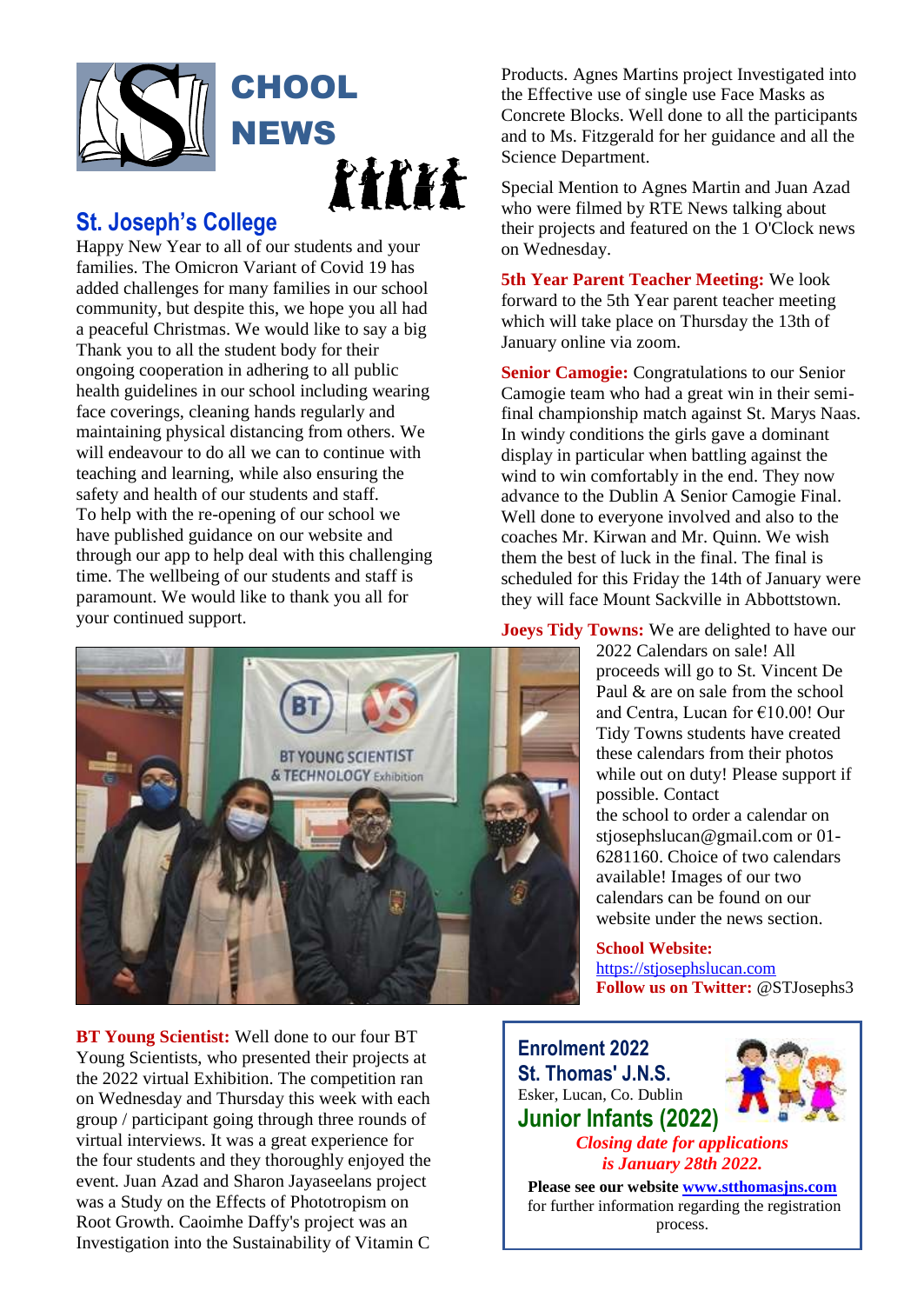### **Coláiste Phádraig CBS**

**Entrance assessment:** Coláiste Phádraig's online entrance assessment for incoming 1<sup>st</sup> yrs will be held on Saturday 12<sup>th</sup> Feb 2022.

**Awards**: Well done to 2nd yr **Dara Reilly** who won the *Mark O' Neill Student of the Month*  Award for December in recognition of his impeccable manners, enthusiasm, diligence and co-operation in all of his classes. Dara is a goodnatured, ambitious, determined and highly focused student who always gives of his best in every class.

Congratulations to 2nd yr **Emmet Keheller** who won the *Sports Star of the Month Award*. Emmet is a very talented all-round sportsman and he has greatly impressed Mr. Phelan and Mr. O' Brien with his skill, impressive fitness levels, active participation in all activities and his positive attitude during PE.

Comhghairdeas freisin le **Faraz Ahmed** ón rang 1Air a bhuaigh an gradam *Gaeilgeoir na Míosa* do mhí na Nollag mar gheall ar an sár-iarracht a dhéanann sé an Ghaeilge a labhairt ach go háirithe agus an sár-obair atá déanta aige sa rang Gaeilge. The three winners each received a 20euro voucher as well as a framed certificate to recognise their achievements.

Well done also to the latest class tutor student of the month winners who each received a 5euro vouchers for the school canteen.

**Young Scientist Exhibition**: Good luck to our seven students taking part in this year Virtual BT Young Scientist and Technology Exhibition which went live at 8am on Wednesday 12<sup>th</sup> January. Now in its 58<sup>th</sup> year, the exhibition will once again showcase more than 1,000 of Ireland's brightest young minds as they compete to take home the prestigious title of Young Scientist of the Year. In total 550 projects have qualified from 1,440 entries, including two from Coláiste Phádraig, representing 219 schools across 29 counties. The three-day Exhibition includes a jam-packed calendar of exciting and educational events and activities (that the public have free access to) that will culminate in the awards ceremony on Friday afternoon. Online judging began on Wednesday morning with a small army of 92 judges!

Two of our students, 3rd yrs Jevin Joy and Taha Fareed, as well as their science teacher Mr. Carey, were invited to The Mansion House in Dublin (where the very  $1<sup>st</sup>$  Exhibition actually took place in 1965) on Tuesday for the official launch of this year's contest. Taha and Jevin have a project entitled "*Using Bayes Theorem and Bayesian Optimization as a method to improve* 

*Cryptocurrency Trading*". Hopefully their work will impress the judges.

![](_page_9_Picture_9.jpeg)

The two students have put in an enormous amount of effort and time over the past few months into their project so it would be brilliant to see their finished work win some sort of prize. The students took part in a number of TV and radio interviews throughout the launch and they appeared on all of the main News reports later on that day. They spoke with clarity, maturity and passion and they should be very proud of themselves. They also had their photos taken as well and these were used in every newspaper, both online and in print, national and local. Taha and Jevin were fantastic ambassadors for the school throughout the day so a huge well done to both. They were also delighted to meet and have their photo taken with last year's BT Young Scientist and Exhibition winner Greg Tarr, who had kind words of encouragement and support for our two students.

Our other two groups consist of Joel Emmanuel and Rohit Tummala from  $2<sup>nd</sup>$  yr, and  $3<sup>rd</sup>$  yrs Elvin Garcia, Aniruddh and Abhinav Sriram and they too have committed an enormous amount of time into their projects. Hopefully we will have good news on our entrants in next week's newsletter!

**Soccer:** Coláiste Phádraig have been drawn in a group alongside Holy Family CS Rathcoole, Coláiste Pobail Setanta and Coolmine CS in the 1<sup>st</sup> yr Dublin League with the top two teams progressing to the knockout stages. This is the 1<sup>st</sup> stage in the gradual and phased return of sport in the school and the 1<sup>st</sup> yrs are very excited about the prospect of playing competitive matches again for the first time in almost two years. The panel of players have been training hard for the past few months in preparation for their upcoming campaign. Coláiste Phádraig have a proud tradition of success in the  $1<sup>st</sup>$  yr Dublin League having been crowned champions five times since 2007. Perhaps our latest cohort of talented  $1<sup>st</sup>$  yrs can make it six in 2022!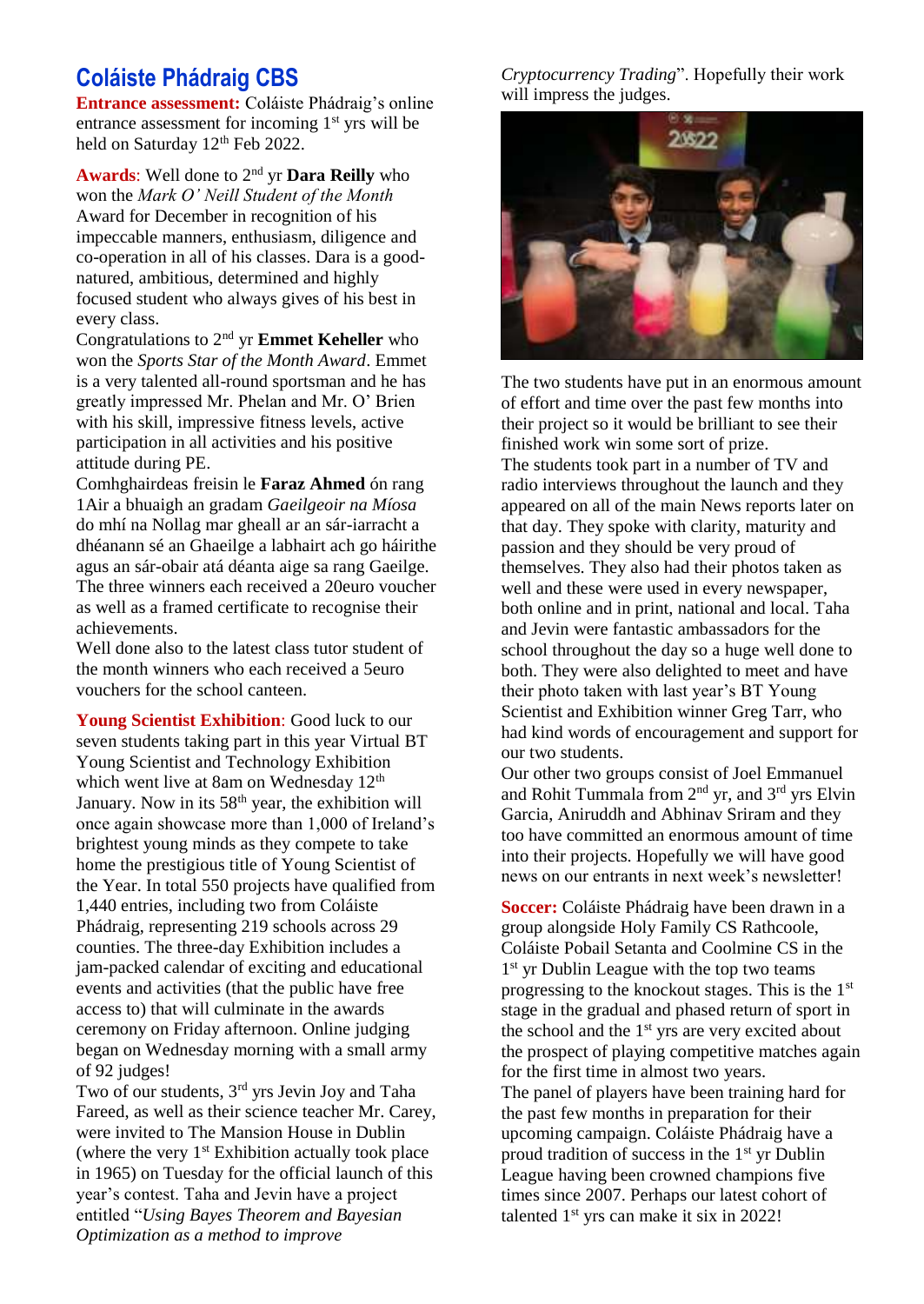# **Remember When:**

It took five minutes for the TV to warm up.

Nearly everyone's Mum was home when the little ones got back from school.

![](_page_10_Picture_3.jpeg)

Nobody owned a purebred dog.

You'd reach into a muddy puddle for a penny.

Your Mother wore nylons that came in two pieces and she always wore an apron

You got your windscreen cleaned, oil checked and petrol served, without asking, all for free.

When a Ford Zephyr was everyone's dream car.

Couples went steady.

No one ever asked where the care keys were because they were always in the car ignition, and the doors were never locked.

Your house was never locked.

Decisions were made by going 'Eenymeeny-miney-mo'

You ate a Marathon and never ran one.

Washing was hung over the hedge

Catching tadpoles could occupy an entire afternoon.

All plugs were pulled out when there was lightning.

You blessed yourself with holy water when leaving a house.

A tv was turned off at the end of a programme

![](_page_10_Picture_19.jpeg)

Sitting too close to a tv would blind you.

Sour milk was used for bread making.

Men and women sat on opposite sides of the chapel

Going off sweets for Lent and saving them for Paddy's Day.

Waiting for the tea to draw.

Visitors always got tea in a china cup with a saucer.

Coffee was a rarity brought home by American Aung.

The long, hot summer holidays with sun blisters on your shoulders.

Whist and 25 played in the good room in a haze of smoke.

Class stopping at 12 to say the Angelus.

Leather school bags taken in August to the shoe mender to be stitched.

White flour sacks became pillow cases.

Any vase of flowers were wild ones.

Beggars at the door leaving with arms of food – no money.

Good Sunday clothes and shoes.

Holidays were when the cases were loaded on the car roof-rack, and headed for some part of Ireland, maybe even you cousins down the country.

Creamola foam was the highlight of birthday parties and you got home made cards.

*If you can remember most or all of these you are at least 60!*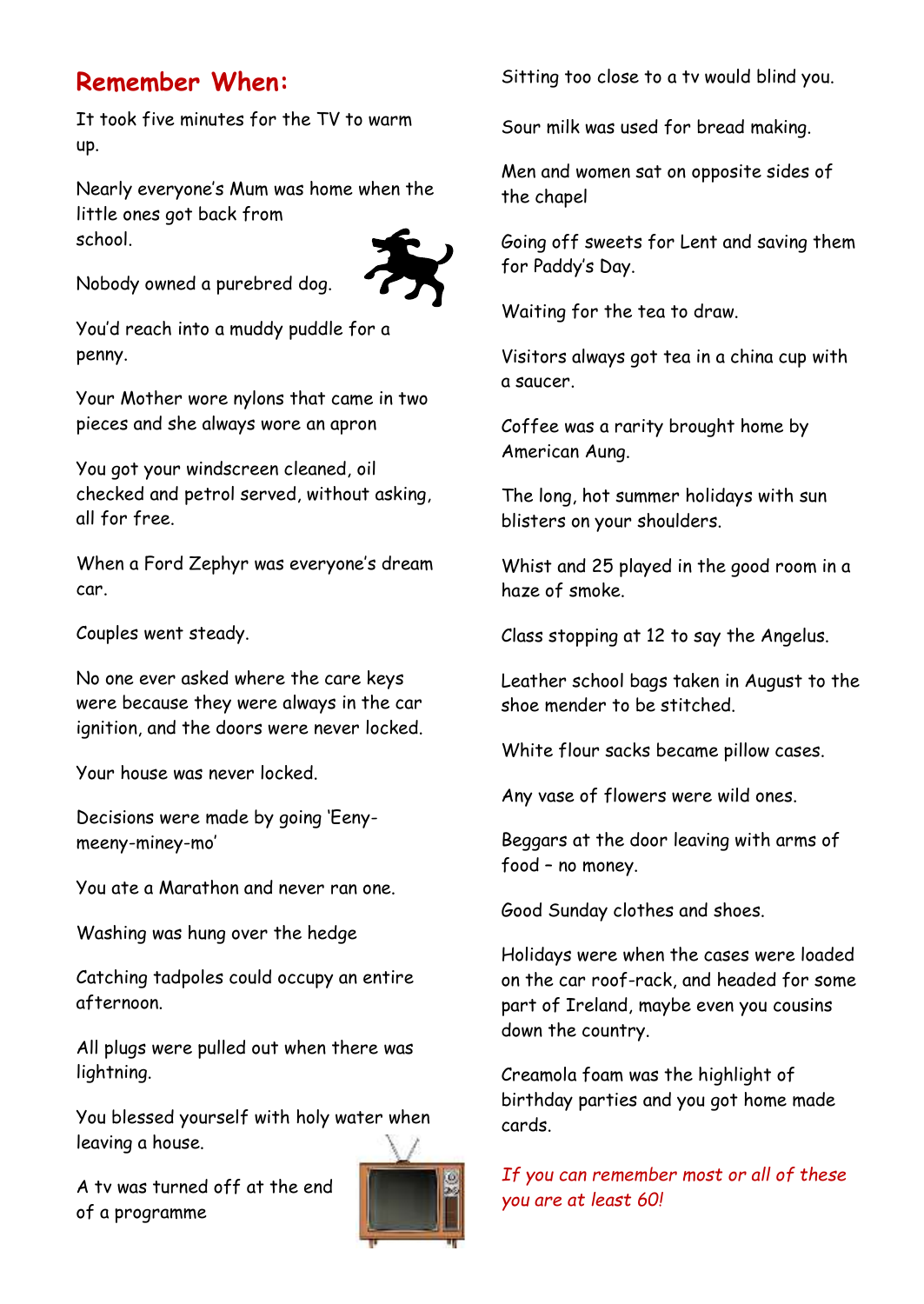### **Lucan Library The Power of Sleep - With Tom Coleman - Thursday 20th January**

![](_page_11_Picture_1.jpeg)

An online talk by sleep expert Tom Coleman. Sleep plays a crucial role in helping us deal with the demands of life on every level. In this talk Tom Coleman will find out why Sleep is important and how it interacts with aspects of our physical, emotional, and mental health. He touches everything from proven 'calming responses', to why dreaming is crucial for mental energy.

This session will firstly give a brief description of Health, this is followed by an explanation of sleep mechanics, sleep hygiene and why it is so important. We look at sleep for optimizing Health, vitality and then explore how to strike a good balance along with changing and developing positive lifestyle habits.

We will than look at other areas which impact our Sleep such as stress, anxiety, nutrition and work life balance. We finish with tips and coping strategies which help to reduce stress and deal with a variety of daily challenges in context of COVID.

Online event

[https://www.eventbrite.ie/e/the-power-of-sleep](https://www.eventbrite.ie/e/the-power-of-sleep-tickets-241782717617)[tickets-241782717617](https://www.eventbrite.ie/e/the-power-of-sleep-tickets-241782717617)

#### **Reach for a Remedy With Svetlana Pavolva and Clodagh Sheehy. 24th January at 7pm on zoom.**

Booking through Eventbrite. Is Homeopathy part of your First Aid Kit? Svetlana Pavolva and Clodagh Sheehy authors of 'Reach for a Remedy' will guide you through using

![](_page_11_Picture_9.jpeg)

Homeopathy at home for everyday conditions from bruises to wounds and stomach upsets to anxiety.

1 participant per device. A valid email address is required. Zoom links to the event will be emailed to the supplied address by the facilitator.

[https://www.eventbrite.ie/e/reach-for-a-remedy](https://www.eventbrite.ie/e/reach-for-a-remedy-with-svetlana-pavlova-and-clodagh-sheehy-tickets-240091448987)[with-svetlana-pavlova-and-clodagh-sheehy](https://www.eventbrite.ie/e/reach-for-a-remedy-with-svetlana-pavlova-and-clodagh-sheehy-tickets-240091448987)[tickets-240091448987](https://www.eventbrite.ie/e/reach-for-a-remedy-with-svetlana-pavlova-and-clodagh-sheehy-tickets-240091448987)

### **Musical Tots**

Join Karen for songs and fun. Suitable for babies and toddlers. Tuesday  $25<sup>th</sup>$  January at 10.30 am in Booking through Eventbrite [https://www.eventbrite.ie/e/musical-tots-with](https://www.eventbrite.ie/e/musical-tots-with-karen-tickets-240110465867)[karen-tickets-240110465867](https://www.eventbrite.ie/e/musical-tots-with-karen-tickets-240110465867)

### **Natural Skincare with Barbara McAteer. 26th January at 7pm**

On this practical and informative workshop, you will learn about the benefits of natural skincare. Benefits of natural skin and Bodycare and how to create not only a good

![](_page_11_Picture_17.jpeg)

skincare regimen. Lots of tips on creating some healing skincare using easily found ingredients. You will also learn some wonderful face-lift message techniques.

1 participant per device. A valid email address is required. Zoom links to the event will be emailed to the supplied address by the facilitator. Online event

[https://www.eventbrite.ie/e/natural-skincare-with](https://www.eventbrite.ie/e/natural-skincare-with-barbara-mcateer-tickets-240095601407)[barbara-mcateer-tickets-240095601407](https://www.eventbrite.ie/e/natural-skincare-with-barbara-mcateer-tickets-240095601407)

### *WHEN THE SONG OF THE ANGELS IS STILLED*

When the song of the angels is stilled, When the star in the sky is gone, When the kings and the princes are home, When the shepherds are back with their flocks,

### **The work of Christmas begins:**

To find the lost, To heal the broken, To feed the hungry, To release the prisoner, To rebuild the nations, To bring peace among people, To make music in the heart.

Let the work of Christmas begin! Let's begin it together!

*by Howard Thurman*

### **Howard Washington Thurman**

Born in Florida in 1899, Howard Thurman was an American author, philosopher, theologian, educator, and civil rights leader, who played a leading role in many social justice movements, influencing the likes of Martin Luther King Jr.

Having served as Dean at a couple of chapels, along with Alfred Fisk, he founded the first major inter-racial, interdenominational church in the U.S.

He died in 1981, in San Francisco.

The above verse, *When The Song of the Angels is Stilled* was set to music and is performed by choirs all over the world.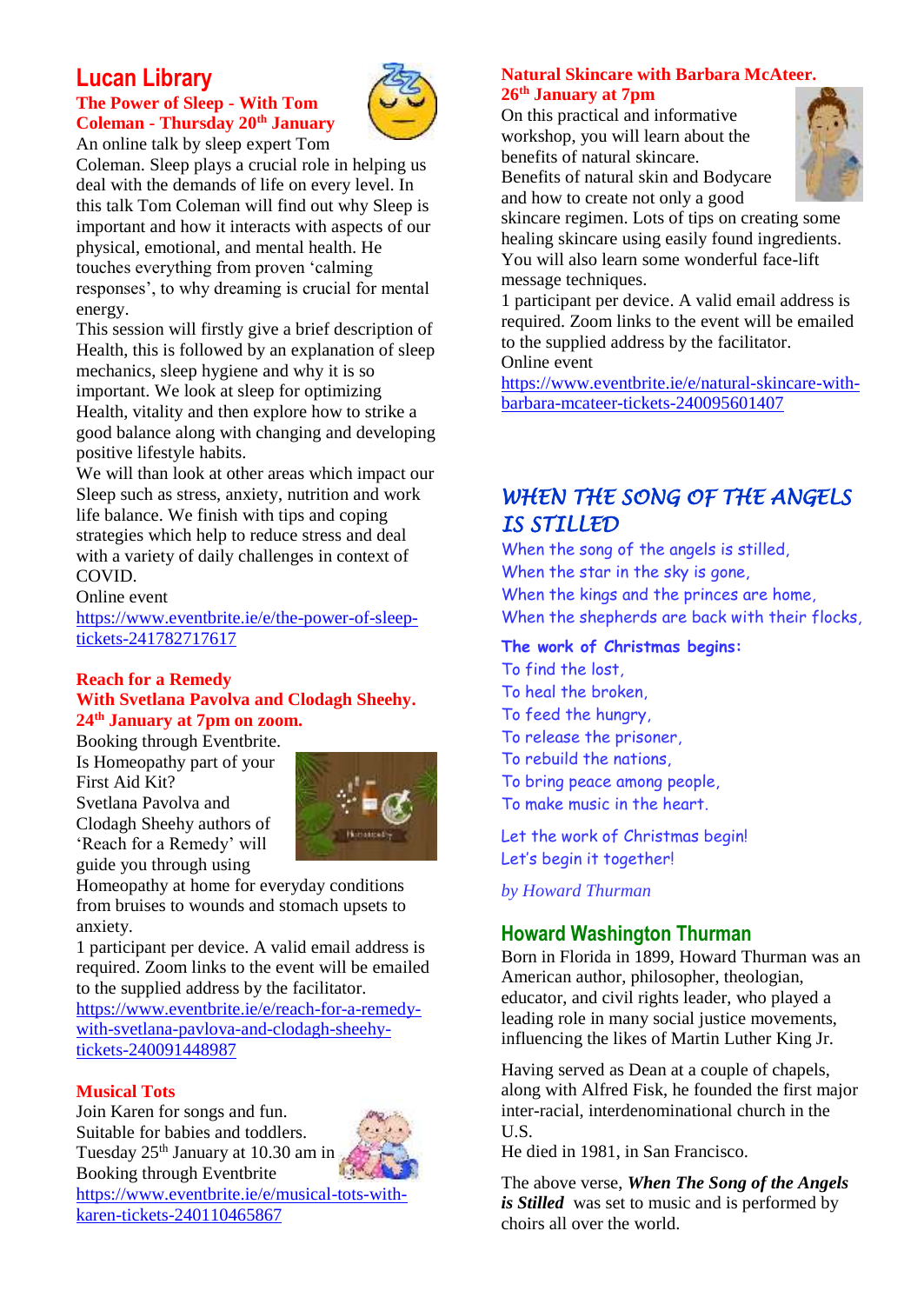![](_page_12_Picture_0.jpeg)

### **LUCAN HARRIERS A.C.**

Huge turnout of Lucan Harriers on Sunday 9th Jan at the annual Dublin Masters Cross Country Championship in St Annes Park, Raheny. It was great to have teams in each of the races today. Ladies O35 and O50 and Mens O35 and O50.

![](_page_12_Picture_3.jpeg)

Team Of The Month (even though we are only a few days in) has to go to The Ladies O50 who finished in Bronze position in a hotly contested county championship, and only lost out to 2nd place by two places and had to fend off the 4th place by 6 places. A great race to watch, well done to the ladies team of Trish Gough, Breda Smyth, Bernie Stapleton and Anne Whelan. It was the first ever ladies team medal won by Lucan Harriers in the event. Mind you not the first medals for this team, who have Bronze medals two years in a row in the National Road Relays also in Raheny.

![](_page_12_Picture_5.jpeg)

Huge congratulations to Eileen O Brien, again producing a great individual performance to claim silver in her category. Eileen consistently competes at the top end of her age category races, she has numerous Dublin, Leinster and National medals to her name.

Bualadh Bos Mná Leamhcán!

*Other results from Sunday were:* Mens O35 9th place Mens O50 in 10th place Ladles O35 were 10th place Lucan as a club finished 8th place overall out of 20 competing teams

The races had the very best of club runners so great achievement by everyone in the Red and Black of Lucan.

Plenty of Harriers out cheering their fellow club members and other clubs on as the made their way through the mud, maybe thanks to Lynne,

Gary, Colm, David, Gerry and Damian.

![](_page_12_Picture_12.jpeg)

**Mens Team:** *Gary Farrell, Aidan Montague, Damian O Sullivan (Club captain), Gerry Byrne Colm O Connir (Coach) Patrick Holden Colin O Gara, Barry Aherne, Derek Lynch Pat O Dwyer.*

*Continued on page 17.*

![](_page_12_Picture_15.jpeg)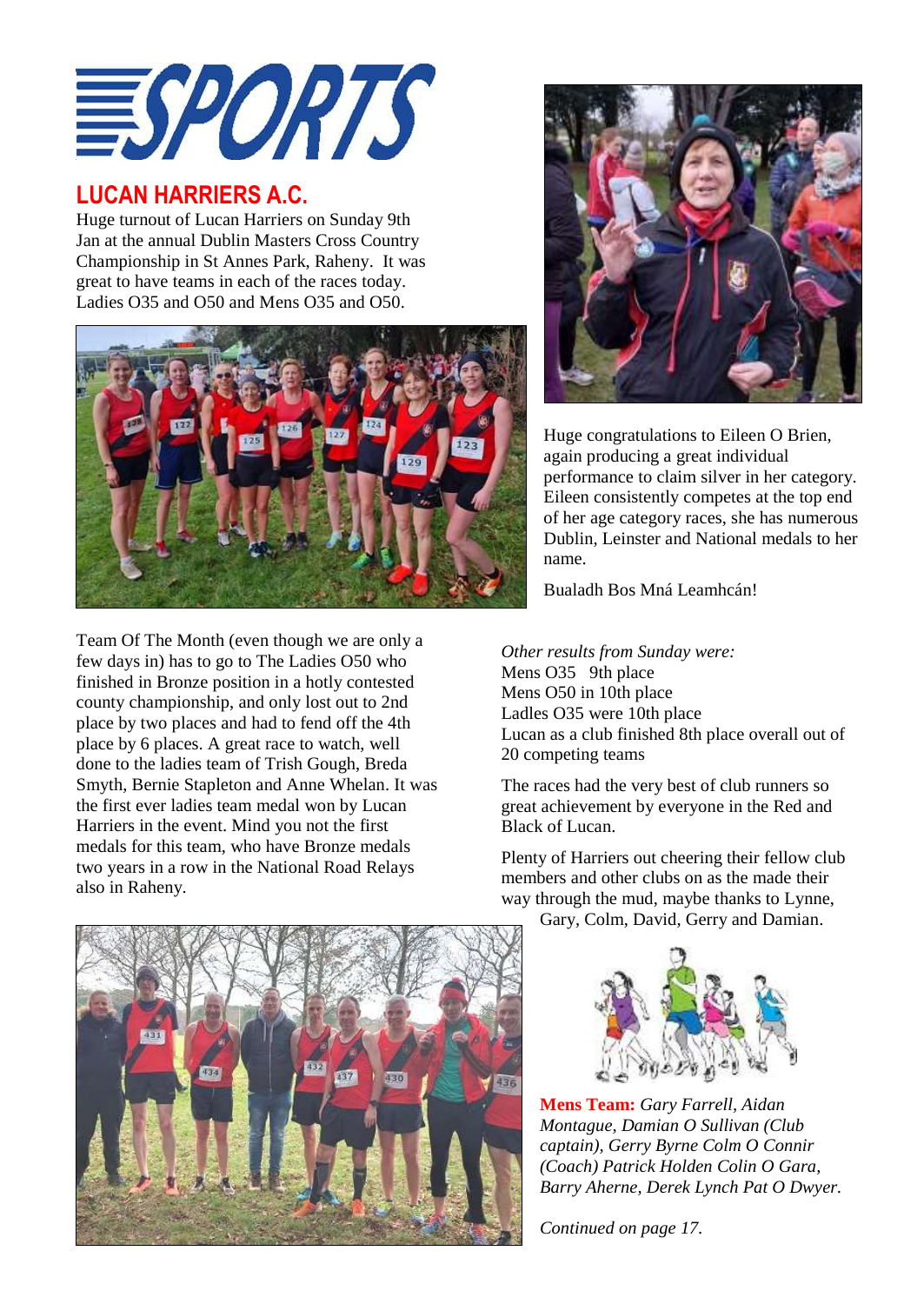![](_page_13_Picture_0.jpeg)

#### **Message from Club Registrar**

Happy New Year everyone. Membership for the 2022 season is now open and I want to cover a couple of things with you.

![](_page_13_Picture_3.jpeg)

#### **First up is Foireann**

Foireann was introduced at the start of last year and there was a lot of confusion and issues as we started to use it.

One of the main issues we encountered was not knowing if people were registered.

This was because most of the time people had multiple profiles on Foireann. The profile that Foireann registered wasn't always the profile that was linked to your login.

To help resolve this, Foireann have introduced an option to merge multiple profiles so I will be attempting to clean things up as I complete the registrations this year. This is a mammoth task due to the size of our club so bear with me, we will get there.

There is something we would like people to do before completing their membership that will help with the cleanup of Foireann.

If you have not registered on Foireann, please do so, details are on in our Club Notes of the  $6<sup>th</sup>$ January @ lucansarsfields.ie.

This year an extra step is required for families, to help tidy the systems but it will help you with future registrations so its important.

You may see changes to your foireann profile as we merge and tidy the profiles. If you notice any issues please drop a mail to

[lucan.sarsfields.registrar@gmail.com.](mailto:lucan.sarsfields.registrar@gmail.com)

#### **Last but not least is membership**

Membership is critical for the day to day running of the club but it is also required so that our players are covered by insurance when training and playing games.

There is an option available to pay membership in instalments over 6 months.

Go to Clubforce to complete your memberships. Where possible, please use log in details from last year and you can copy last year's details and don't forget to update your contact details (phone, email or address) if anything has changed during the year.

There is also an optional online feature for the lotto that you can also complete when renewing your membership.

If you have any issues please drop an email to [lucan.sarsfields.registrar@gmail.com](mailto:lucan.sarsfields.registrar@gmail.com) and I will get back to you as soon as I can

Thanks and best of luck to everyone in 2022 *John Cosgrove Lucan Sarsfields Registrar*

#### **Team News**

#### **Adult Hurling Management & Coaching**

**Vacancies:** The adult hurling Section are looking to appoint a Manager for the U19A team. This is a new grade for 2022 and is a key step in the development of our promising young talent as they transition from under-age to adult hurling. We are also looking for coaches to get involved at Minor (U17) and U19 level. Any current or former adult players interested in coaching, or anyone who has some coaching experience that might want to get involved again, please let us know.

Anyone interested in either of these opportunities should contact Vincent O'Connor (087 2075835) or Paul Stapleton (087 2058572).

#### **Healthy Clubs**

This week we are asking our members to support the "Every Step Counts Challenge"

![](_page_13_Picture_28.jpeg)

Together we can hit the 4k and be in with a chance to win! *Continued over……*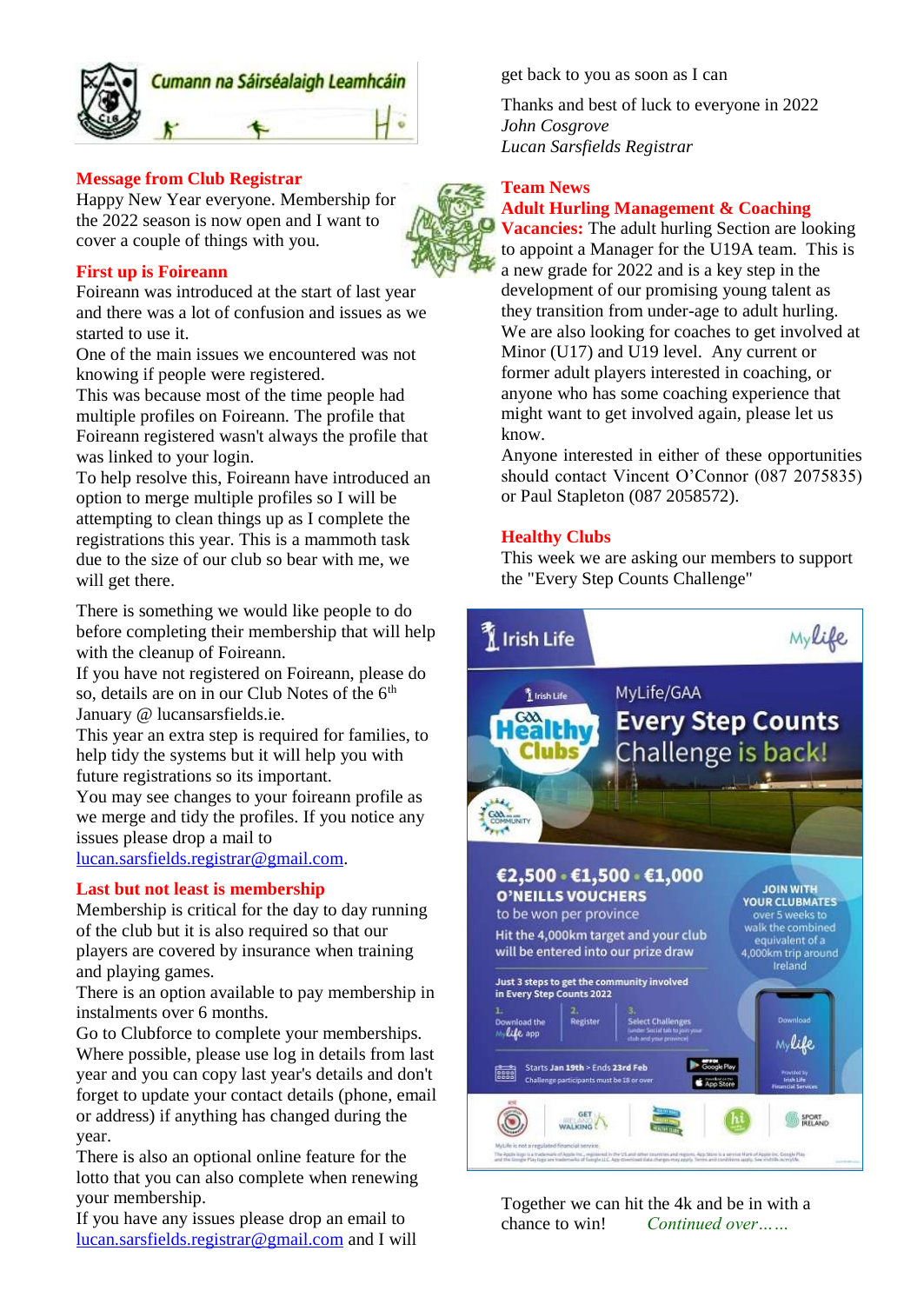### **Club Calendars**

Last few Club Calendars available in the Cafe/Bar or in a number of local retail outlets 8 each or three for €20

![](_page_14_Picture_2.jpeg)

### **Club Lotto**

Last week's Lotto Prize of  $64,600$  was not won. The Numbers were 15, 25, 3, 27.

**Lucky Dip prizes** go to Mick O'Hara, Ailish

McGarrigle, Ralph Hyland, Laura Fox and George Dobbs Next week's Lotto will be for a jackpot of  $65,000$ . The draw is sponsored by O,Gradys Hearing Care Services and will be led by Gerry McAndrew.

![](_page_14_Picture_7.jpeg)

*Tá €5,000 sa phota óir don tseachtain seo chugainn agus is é urraitheoir na seachtaine: Beidh sé beo ón Na Sárséalaigh Leamhcáin, an leathanach Facebook.*

*Déan cinnte go bhfuil d'iontráil curtha isteach agaibh roimh 6 i.n. oíche an chrannchuir, chun í a chur san áireamh sa chrannchur na seachtaine sin.*

The draw will be held on Thursday 13<sup>th</sup> January, at 9pm and is streamed from Lucan Sarsfields Clubhouse, on our Facebook page.

Make sure your entry is submitted before 6pm on the evening of the draw to be included in that week's draw.

*Is féidir libh ticéadaí a cheannacht ar líne leis an nasc seo:*

Tickets can be purchased online at the following link:

<http://bit.ly/LucanSarsfieldsClubLotto,>

*Go raibh míle maith agaibh as ucht tacú le Na Sárséalaigh Leamhcáin*

Thank You for supporting **Lucan Sarsfields GAA Club.**

### **LUCAN HARRIERS A.C.** *continued…*

Just a quick note on other Harriers over the weekend. A number of athletes ran as guests in Round 1 National League in NIA Sunday 9th January at the fantastic indoor track in Abbotstown.

![](_page_14_Picture_19.jpeg)

Kate O Connell and Annette Durkan ran 60m and 200m.

Claire Rigney and Carol Kearney ran in 200m & 400m.

A great start to 2022 indoor season. These ladies are preparing for a very busy upcoming track season, indoors first and outdoors later in the year. Amongst this group are Irish Internationals and a European championships medallist

Lots of Harriers out at various Parkruns across the Country, Our very own Mary Browne was spotted doing a fantastic time of 24.45 in the Clonbur Woods Parkrun in Galway

For people Men and Ladies looking to take the first steps on the running ladder, the club will be starting a Couch25K program starting on Monday 31st January at our track on the Newcastle Road opposite Supervalu. It's an 8 week program and culminates with the Parkrun in Griffeen Park at the end of Mar/Start of April, There are a number of Coaches assigned to this program, for anyone interested you can turn up at 6.50 on Monday 31st, if possible please contact Josephine Dignam on 087 9558333 or contact us through Social media or the webpage.

We are always looking for new members for all juvenile sections you must contact he club in advance as not all sections have available slots

Adult training is on Monday 6 to 8 and Fit4life 7 to 8 Tuesday 7 to 8.30 Thursday 7 to 8.30 Turn up at the track and there will be plenty of friendly faces waiting to greet you.